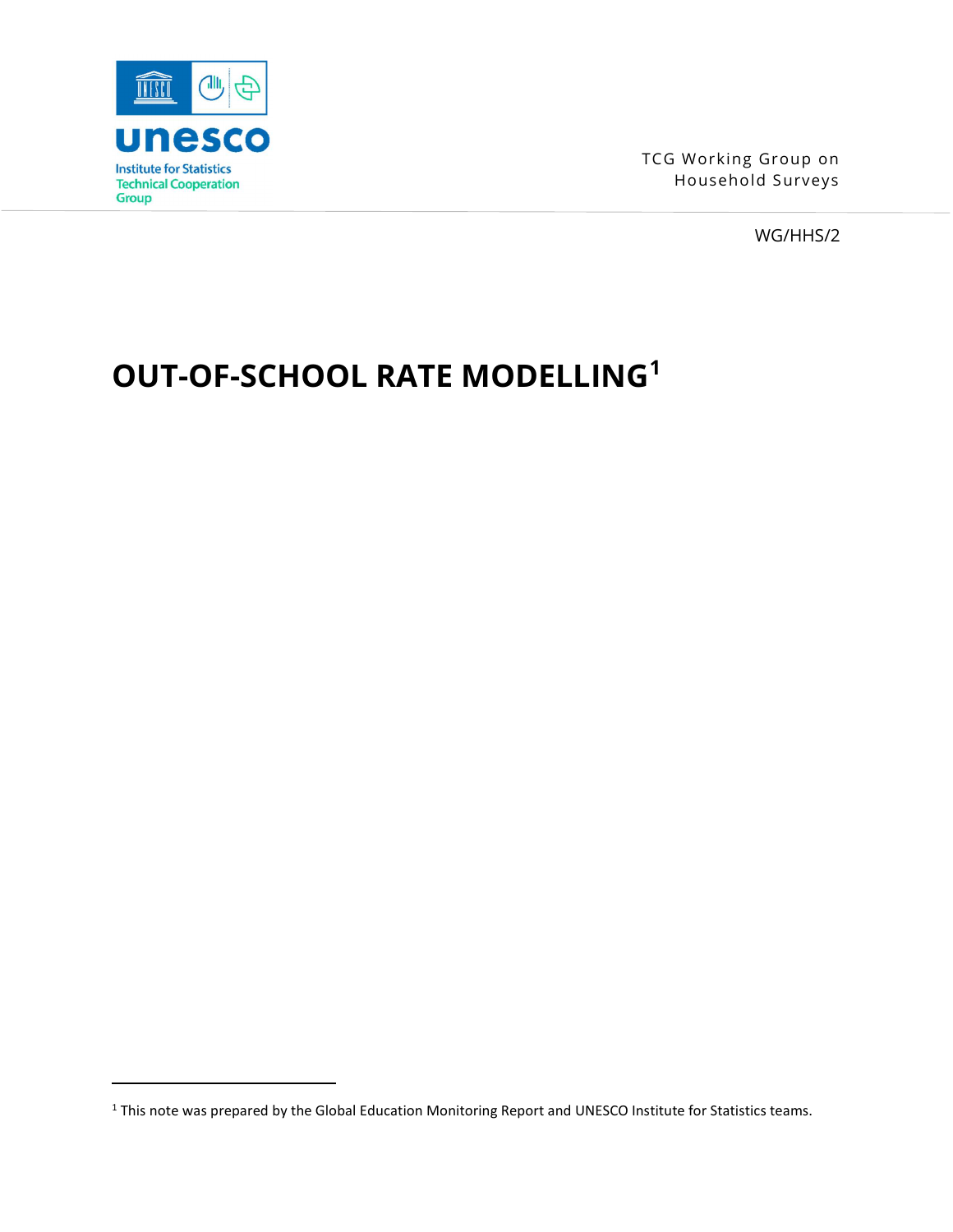## 1. Context

Enrolment indicators are a traditional class of education indicators. Typically, administrative data is used to estimate various enrolment statistics, including out-of-school (OOS) rates, given their direct access to enrolment counts. However, administrative data is not without faults. Specifically, administrative data may be unaligned with other sources, incomplete, or conflict with population estimates (reported enrolments greater than population for example). In addition, administrative data are not available in many countries. As such, administrative data should be supplemented with additional data from independent sources when available.

This project seeks to supplant deterministic estimates of OOS rates produced using exclusively administrative data with probabilistic estimates that reconcile administrative data with household surveys and census data.

For the purposes of this project, an individual is defined as enrolled in school so long as they are enrolled at any grade level. They can be ahead of schedule or delayed by any number of years. This implies that OOS rate estimates will refer to individuals who are truly out-ofschool. Ultimately, being delayed and being removed are two different problems that from a modelling perspective should be addressed separately. The quantification of delayed proportions will be estimated in a follow up to this project that seeks to perform a full accounting of the different categories of in-school students when the results of the OOS rate model are combined with completion rate estimates produced by the Adjusted Bayesian Completion (ABC) Rate model.

## 2. Data challenges

As discussed, the motivation behind this project is to seamlessly consolidate information from administrative systems with household surveys and censuses. The key data related challenges to be addressed are:

- Administrative data is provided by UIS whereas population data is sourced from WPP, resulting in frequent discrepancies. Specifically, 159 of 186 countries have negative OOS observations resulting from higher enrolments counts than populations. In total 20% of all observations are negative.
- Administrative data is not complete, it may be missing for certain periods, for certain ages, or entirely for certain countries.
- Administrative data may differ from survey data in level or trend.
- Survey data is limited by the infrequency of household surveys.
- Survey data accounts for approximately 15% of the data, the rest is administrative.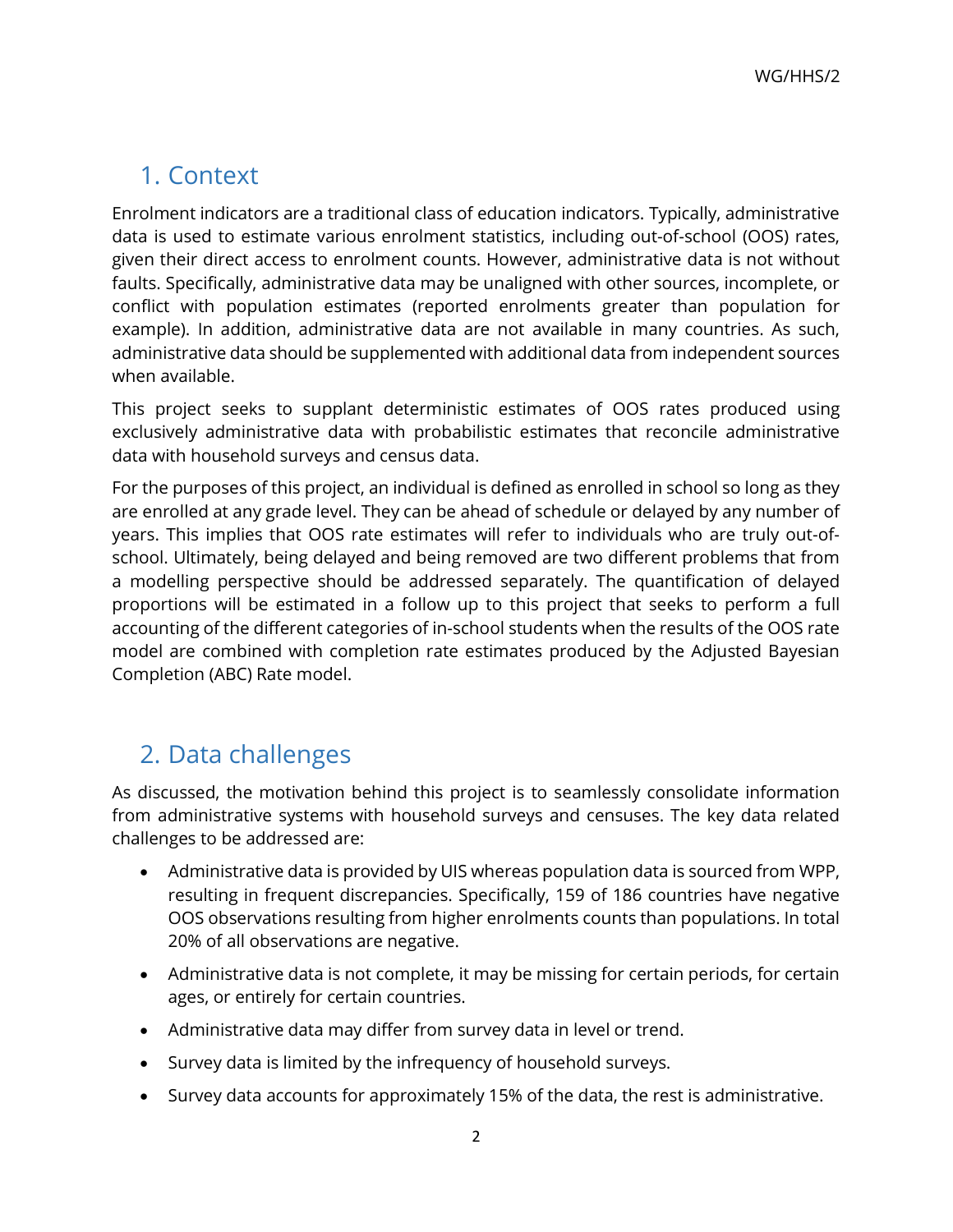Household surveys are occasionally highly biased and generally face greater uncertainty.

#### 3. Modelling challenges

In addition to data challenges, the highly variable nature of OOS rates themselves introduces a number of key considerations, including:

- Flexibility is a top priority we do not want to assume patterns for OOS rates across ages.
- Given that an individual can be considered in-school but enrolled in an earlier level than expected, dividing along education level is not appropriate. We choose to model ages directly.
- To enforce a strict [0,1] constraint on underlying true OOS rates, we estimate in a transformed space (specifically probit). However, administrative data cannot be transformed due to the presence of negative values resulting in a mismatch between administrative data and estimates.

### 4. Model

To estimate OOS rates probabilistically while also responding to the data concerns, we introduce a Bayesian hierarchical model that is thematically similar to the Adjusted Bayesian Completion (ABC) Rate model and to the Bayesian hierarchical models used frequently in health modelling but differs greatly due to the dynamic patterns characteristic of OOS rates. The model is divided into two stages. The first describes how underlying true OOS rates behave, and the second reconciles the true OOS rates with the observed data.

The first stage, the behaviour of underlying true OOS rates is composed of three drivers:

- 1. Baseline OOS rates: Initial enrolment drives OOS rates for all ages by setting the baseline from which late entry and dropout act upon. We choose a flexible time series model that seeks to capture the year-to-year variability as opposed to smoothing over it entirely.
- 2. Cohort dropout patterns: From the baseline OOS rates, we model changes in OOS that track students through their educational careers.
- a. For example, for a cohort entering at age 6 in 2010, the OOS rate in 2010 is connected to the OOS rate in 2011 for age 7, then the OOS rate in 2012 for age 8, and so on.
- b. We make no assumptions about the pattern of changes other than they must be smooth and transitions between patterns should also be gradual over time.